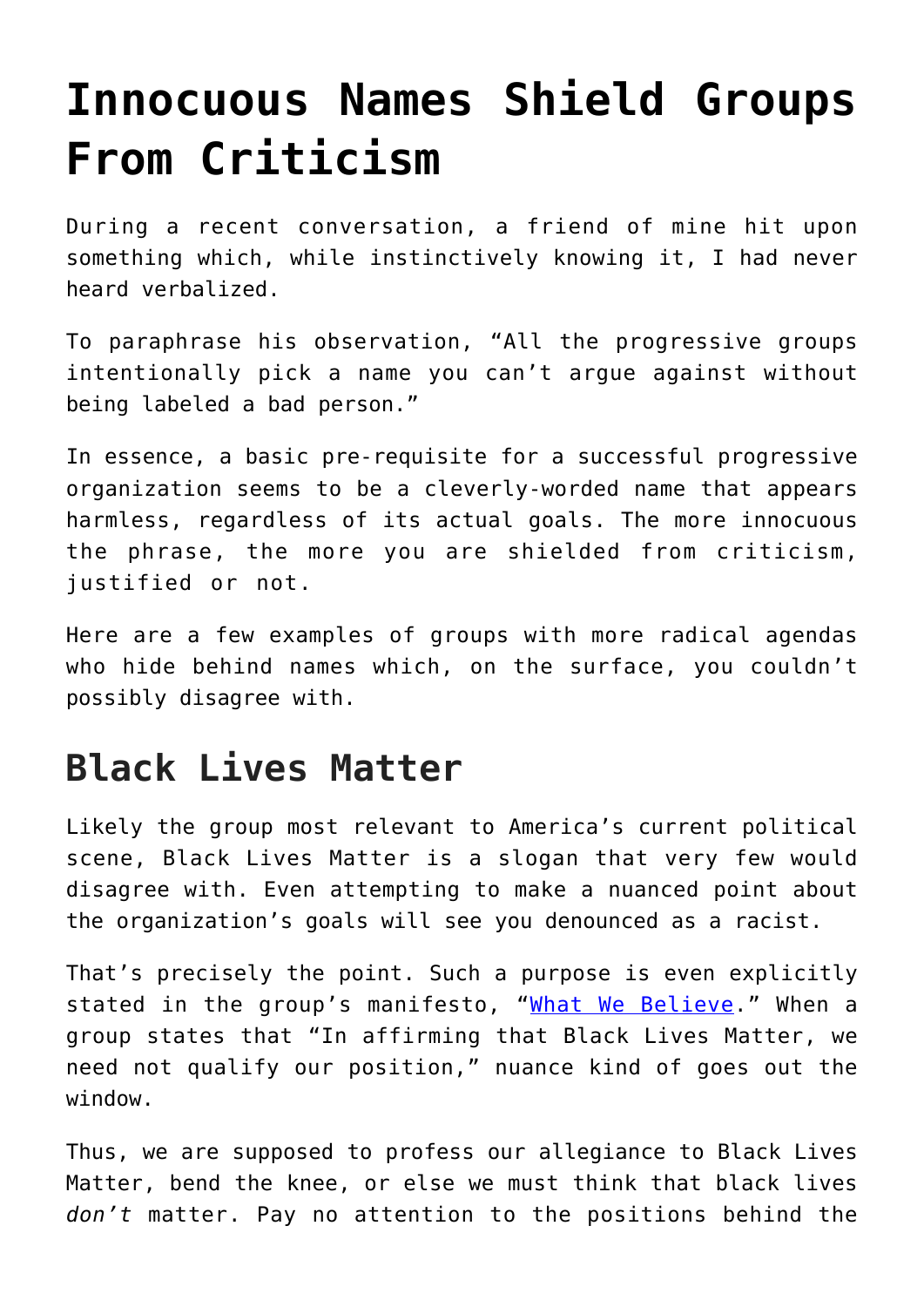curtain, nor the trans-activism, nor the "queer-affirming network," nor the "intention of freeing ourselves from the tight grip of heteronormative thinking."

Especially don't pay attention to [the Marxist training of](https://www.intellectualtakeout.org/behind-the-masks-marxism-and-black-lives-matter/) [Black Lives Matter's leaders.](https://www.intellectualtakeout.org/behind-the-masks-marxism-and-black-lives-matter/) [Like Marx,](https://mises.org/wire/why-do-socialists-hate-families) [Black Lives Matter](https://blacklivesmatter.com/what-we-believe/) [aims to](https://blacklivesmatter.com/what-we-believe/) "disrupt the Western-prescribed nuclear family structure." Never mind all that though… just focus on the slogan.

### **Everytown for Gun Safety**

I doubt you can find many people who don't think gun safety is an important thing. In 2017, Pew Research found that [95](https://www.pewsocialtrends.org/2017/06/22/views-of-gun-safety-and-the-key-responsibilities-of-gun-owners/) [percent of American gun owners](https://www.pewsocialtrends.org/2017/06/22/views-of-gun-safety-and-the-key-responsibilities-of-gun-owners/) with children at home think it is important to talk to their kids about gun safety. The National Shooting Sports Federation agrees, as evidenced by their [Project ChildSafe](https://projectchildsafe.org/parents-and-gun-owners) initiative.

But Everytown for Gun Safety is a different matter. It isn't really advocating for the responsible use, storage, and handling of firearms. Among [its accomplishments,](https://everytown.org/who-we-are/) the organization lists pressuring private businesses to "prohibit the open carry of handguns in their establishments," defeating expansions of stand your ground laws and campus carry, and organizing 850 [March for Our Lives](https://marchforourlives.com/peace-plan/) events. March for Our Lives [supports,](https://marchforourlives.com/peace-plan/) among other proposals, a "national gun buy-back and disposal program" and reforming the Supreme Court, because of the *[District of Columbia](https://en.wikipedia.org/wiki/District_of_Columbia_v._Heller) [v.](https://en.wikipedia.org/wiki/District_of_Columbia_v._Heller) [Heller](https://en.wikipedia.org/wiki/District_of_Columbia_v._Heller)* decision which affirmed that the Second Amendment protects an individual's right to keep and bear arms for self-defense purposes.

### **Planned Parenthood**

Responsibly planning the conception of a child is obviously a good thing. There are many things to plan for, and many circumstances to take into consideration to give a child their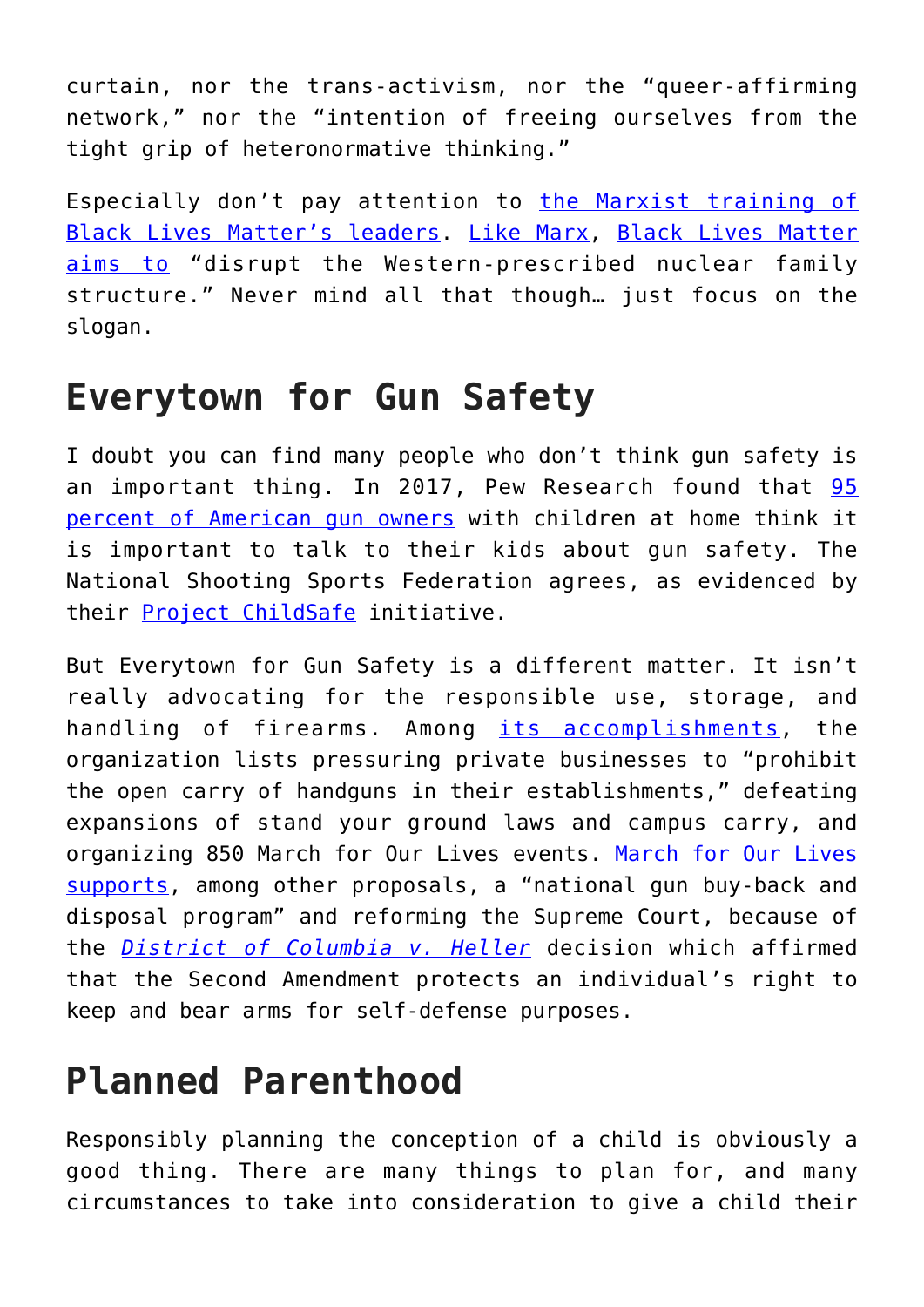best chance in life. The question is not *if* you should plan your parenthood, but *how* one does that planning.

Planned Parenthood's solution is the taxpayer-subsidized distribution of artificial birth control and utilization of mass abortion. Contrary to the claims that abortion ought to be "[safe, legal, and rare,](https://www.theatlantic.com/ideas/archive/2019/12/the-brilliance-of-safe-legal-and-rare/603151/)" in 2016, 623,471 legally-induced abortions were reported to the [Centers for Disease Control.](https://www.cdc.gov/reproductivehealth/data_stats/index.htm) This amounted to "11.6 abortions per 1,000 women aged 15-44 years, and the abortion ratio was 186 abortions per 1,000 live births." These numbers were the *lowest* in the last decade of the CDC's abortion statistics.

That's not planned parenthood. That demonstrates a profound *lack* of planning.

Meanwhile, even socially conservative religious groups frequently demonized by abortion advocates recognize the need for *lowercase* planned parenthood. The [Catechism of the](https://www.vatican.va/archive/ccc_css/archive/catechism/p3s2c2a6.htm) [Catholic Church states](https://www.vatican.va/archive/ccc_css/archive/catechism/p3s2c2a6.htm):

For just reasons, spouses may wish to space the births of their children. It is their duty to make certain that their desire is not motivated by selfishness but is in conformity with the generosity appropriate to responsible parenthood. Moreover, they should conform their behavior to the objective criteria of morality…

Periodic continence, that is, the methods of birth regulation based on self-observation and the use of infertile periods, is in conformity with the objective criteria of morality. These methods respect the bodies of the spouses, encourage tenderness between them, and favor the education of an authentic freedom.

## **Antifa**

The amount of real, honest-to-goodness, American fascists out